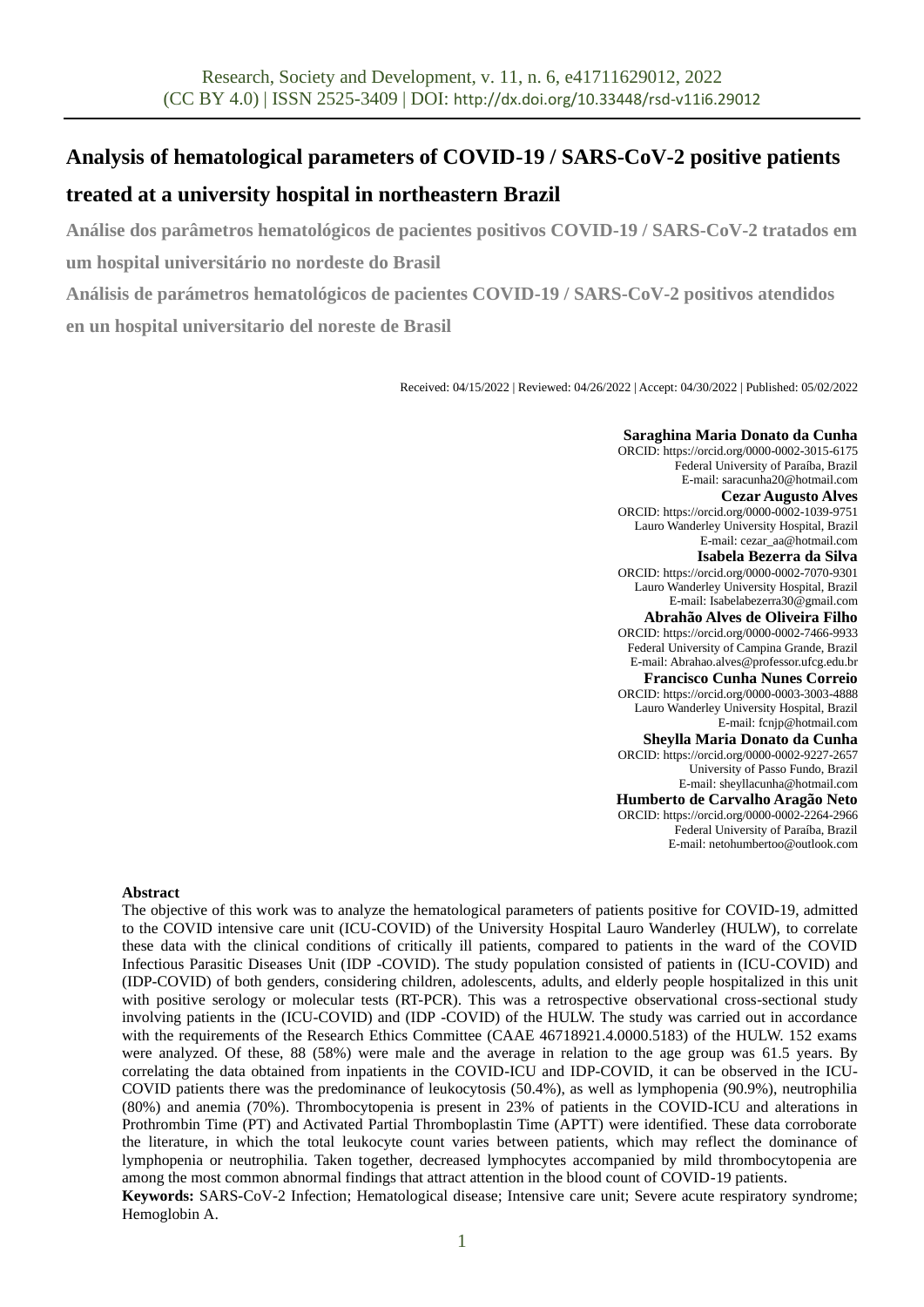#### **Resumo**

O objetivo desse trabalho foi analisar os parâmetros hematológicos de pacientes positivos para a COVID-19, admitidos na unidade de terapia intensiva COVID (UTI-COVID) do Hospital Universitário Lauro Wanderley (HULW), com a finalidade de correlacionar esses dados com as condições clínicas dos pacientes em estado grave, comparando com os pacientes da enfermaria da Unidade de Doenças Infecto parasitárias COVID (DIP-COVID). A população do estudo foi composta por pacientes na (UTI-COVID) e (DIP-COVID) de ambos os gêneros, considerando crianças, adolescentes, adultos e idosos hospitalizados nessa unidade com sorologia ou testes moleculares (RT-PCR) positivos. Tratou-se de um estudo transversal retrospectivo observacional envolvendo pacientes na (UTI-COVID) e (DIP-COVID) do HULW. O estudo foi realizado de acordo com as exigências do Comitê de Ética em Pesquisa (CAAE 46718921.4.0000.5183) do HULW. Foram analisados 152 exames. Destes, 88 (58%) eram do gênero masculino e a média em relação a faixa etária ficou 61,5 anos. Ao correlacionar os dados obtidos de pacientes internos na UTI-COVID e DIP-COVID, pode observar nos pacientes UTI-COVID houve o predomínio de leucocitose (50,4%), como também linfopenia (90,9%), neutrofilia (80%) e anemia (70%). A trombocitopenia está presente em 23% dos pacientes na UTI-COVID e identificou-se alteração no Tempo de Protrombina (TP) e o Tempo de Tromboplastina Parcial Ativada (TTPA). Esses dados corroboram com a literatura, em que a contagem total de leucócitos varia entre os pacientes, o que pode refletir a dominância de linfopenia ou neutrofilia. Em conjunto, a diminuição de linfócitos acompanhada de trombocitopenia leve está entre os achados anormais mais comuns que atraem atenção no hemograma de pacientes com COVID-19.

Palavras-chave: Infecção por SARS-CoV-2; Doença hematológica; Unidade de tratamento intensivo; Síndrome respiratória aguda grave; Hemoglobina A.

#### **Resumen**

El objetivo de este trabajo fue analizar los parámetros hematológicos de pacientes positivos para COVID-19, ingresados en la unidad de cuidados intensivos COVID (UCI-COVID) del Hospital Universitario Lauro Wanderley (HULW), con el fin de correlacionar estos datos con la clínica. condiciones de los pacientes críticos, en comparación con los pacientes en la sala de la Unidad de Enfermedades Infecciosas Parasitarias COVID (DIP-COVID). La población de estudio está compuesta por pacientes en (UCI-COVID) y (DIP-COVID) de ambos os sexos, considerando niños, adolescentes, adultos y ancianos hospitalizados en esta unidad con serología o pruebas moleculares (RT-PCR) positivas. Se trata de un estudio transversal observacional retrospectivo en el que participaron pacientes de (UCI-COVID) y (DIP-COVID) del HULW. El estudio se realizó de acuerdo con los requisitos del Comité de Ética en Investigación (CAAE 46718921.4.0000.5183) de la HULW. Se analizaron 152 exámenes. De estos, 88 (58%) eran del sexo masculino y el promedio en relación al grupo de edad fue de 61,5 años. Al correlacionar los datos obtenidos de los pacientes ingresados en la UCI-COVID y DIP-COVID, se puede observar que en los pacientes de la UCI-COVID predominó la leucocitosis (50,4%), así como la linfopenia (90,9%), la neutrofilia (80%). %) %) y anemia (70%). La trombocitopenia está presente en el 23% de los pacientes en la UCI-COVID y se identificaron alteraciones en el Tiempo de Protrombina (PT) y el Tiempo de Tromboplastina Parcial Activada (TTPA). Estos datos corroboran la literatura, en la que el recuento total de leucocitos varía entre pacientes, lo que puede reflejar el predominio de la linfopenia o la neutrofilia. En conjunto, los hallazgos de disminución de linfocitos acompañados de trombocitopenia leve se encuentran entre los anormales más comunes que llaman la atención en el hemograma de los pacientes con COVID-19.

**Palabras clave:** Infección por SARS-CoV-2; Enfermedad hematológica; Unidad de cuidados intensivos; Síndrome respiratorio agudo severo; Hemoglobina A.

#### **1. Introduction**

According to the World Health Organization (WHO) (2020), the disease caused by the infection of the new coronavirus (COVID-19), refers to a severe acute respiratory syndrome caused by coronavirus 2 (SARS-CoV-2), a betacoronavirus that it is mainly transmitted by direct or indirect contact with respiratory droplets from infected people.

(Johns Hopkins University & Medicine, 2020; Zhu et al., 2020; Dong et al., 2020; [Gorbalenya](https://pubmed.ncbi.nlm.nih.gov/?term=Gorbalenya+AE) et al., 2020).

The first suspicions of the disease emerged from reports of cases of pneumonia of unknown etiology in the city of Wuhan and China (Lu et al., 2020). Just over 6 months after these reports, the COVID-19 epidemic became a serious pandemic leading to more than three million cases that overwhelmed health systems and led to an alarming number of deaths worldwide (Worldometer, 2020).

Coronaviruses are positive-sense, non-segmented enveloped RNA viruses belonging to the *Coronaviridae* family and the order Nidovirales and widely distributed in humans and other mammals. In the last two decades, two other serious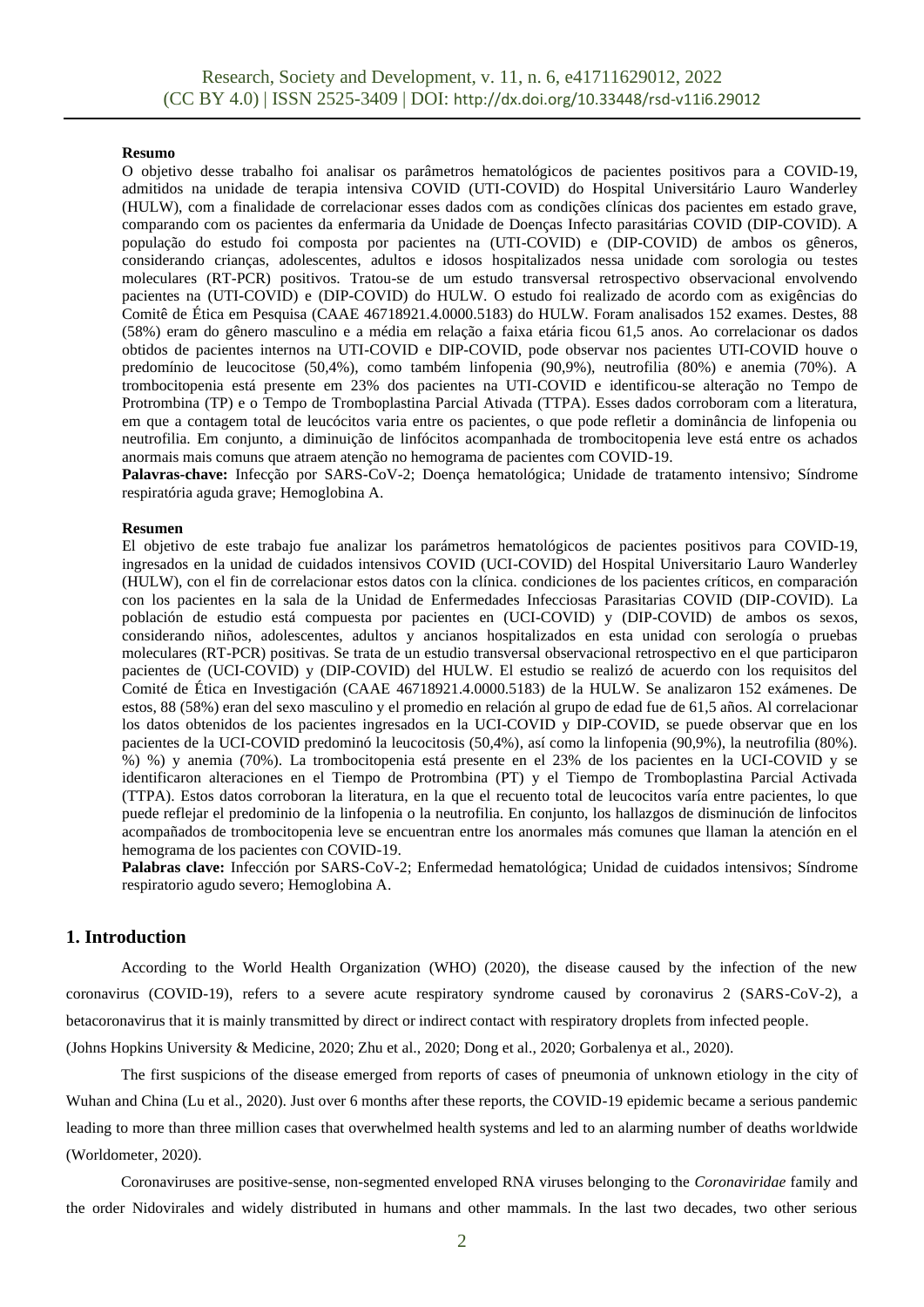respiratory diseases in humans, termed as severe acute respiratory syndrome (SARS) and Middle East Respiratory Syndrome (MERS), have co-etiological agents betacoronavirus, SARS-CoV and MERS-CoV, respectively. SARS-CoV-2 shares 79% genetic sequence identity with SARS-CoV, the virus responsible for the 2002-2004 SARS outbreak (Lu et al., 2020; Zhou et al., 2020).

While much of the pathogenesis of Covid-19 remains to be unraveled, it is known that SARS-CoV-2, like SARS-CoV, binds to host cells through its receptor, angiotensin-converting enzyme 2 (ACE 2)., which is expressed in a wide range of human cells from different tissues, including type II lung pneumocytes and the endothelium of blood vessels (Ziegler et al., 2020 & Hamming et al., 2004).

There is still limited knowledge about the risks of transmission of the SARS-CoV-2 virus and its associated disease (Covid-19) from routine clinical samples. The first published study of 41 early cases of Covid-19 infections admitted to Wuhan detected SARS-CoV-2 RNA in the blood of six patients, corresponding to 15% of the total (Huang et al., 2020). However, in another study conducted on 1,070 clinical samples collected from 205 confirmed, infected Covid-19 patients residing in China had the highest positive rates of SARS-CoV-2 reverse transcriptase in the polymerase chain reaction (rRT-PCR) test.) of respiratory samples such as bronchoalveolar lavage, sputum, and nasopharyngeal swabs (32%-93%). In contrast, only 1% of the blood samples and none of the urine samples tested positive (Wang et al., 2020).

Understanding of the COVID-19 process in patients with solid malignancies is increasing, while reports of patients with hematologic malignancies remain scarce. Patients with hematologic malignancies are at increased risk of COVID-19 due to disease biology and associated therapy. In addition, immunocompromised patients with COVID-19 may also be at higher risk of bacterial or fungal pneumonia overlap (Paul et al., 2020).

In a study of hematology parameters in COVID-19 patients hospitalized in Singapore, mean absolute lymphocyte count (ALC) was significantly lower in patients requiring intensive care unit (ICU) admission ( $0.4 \times 109/L$  vs.  $1.2 \times 109$  / L), as well as neutrophilia (11.6  $\times$  109 / L vs 3.5  $\times$  10<sup>9</sup> / L) (Fan, Chong, & Chan, 2020). Mild thrombocytopenia (100-150  $\times$ 109/L) has been reported in up to 20%-36% of COVID-19 cases, however, thrombocytopenia ( $\langle 50 \times 109 \rangle$ ) is uncommon. In an inpatient case series in an intensive care unit in Wuhan, a platelet count  $<$ 100  $\times$  10<sup>9</sup>/L was observed in only 5% of patients (Huang et al., 2020).

Based on the presentation of eleven clinical cases of Covid-19, (Dong et. al., 2020), reported the complexity of the clinical presentation of patients affected with the disease, which can present itself through mild to severe symptoms, with or without pneumonia, to asymptomatic cases. In this work, the authors also cite the main clinical manifestations of patients in clinical studies, which were fever, fatigue, dry cough, nausea, vomiting and diarrhea, in addition to the presentation of images on computed tomography of the chest, characteristics of a viral pneumonia, with bilateral ground-glass opacity foci. In laboratory findings, lymphopenia and leukopenia are usually found.

These laboratory findings are related to many cytokines in the body, caused by an immune response that culminates in changes in the levels of leukocytes and lymphocytes in peripheral blood (Gao et al., 2020). Nevertheless, lymphopenia may be associated with a reduction in the immune response to the virus. Associated with this, neutrophilia is related to bacterial super infections in the course of the disease. Thrombocytopenia and D-dimer, markers present in severe disease states, denote widespread changes in blood clotting (Lippi & Plebani, 2020).

In this perspective, this study aims to evaluate hematological parameters of patients positive for Covid-19, admitted to the intensive care unit of Hospital Universitário Lauro Wanderley (HULW), to correlate these data with the clinical conditions of patients in serious.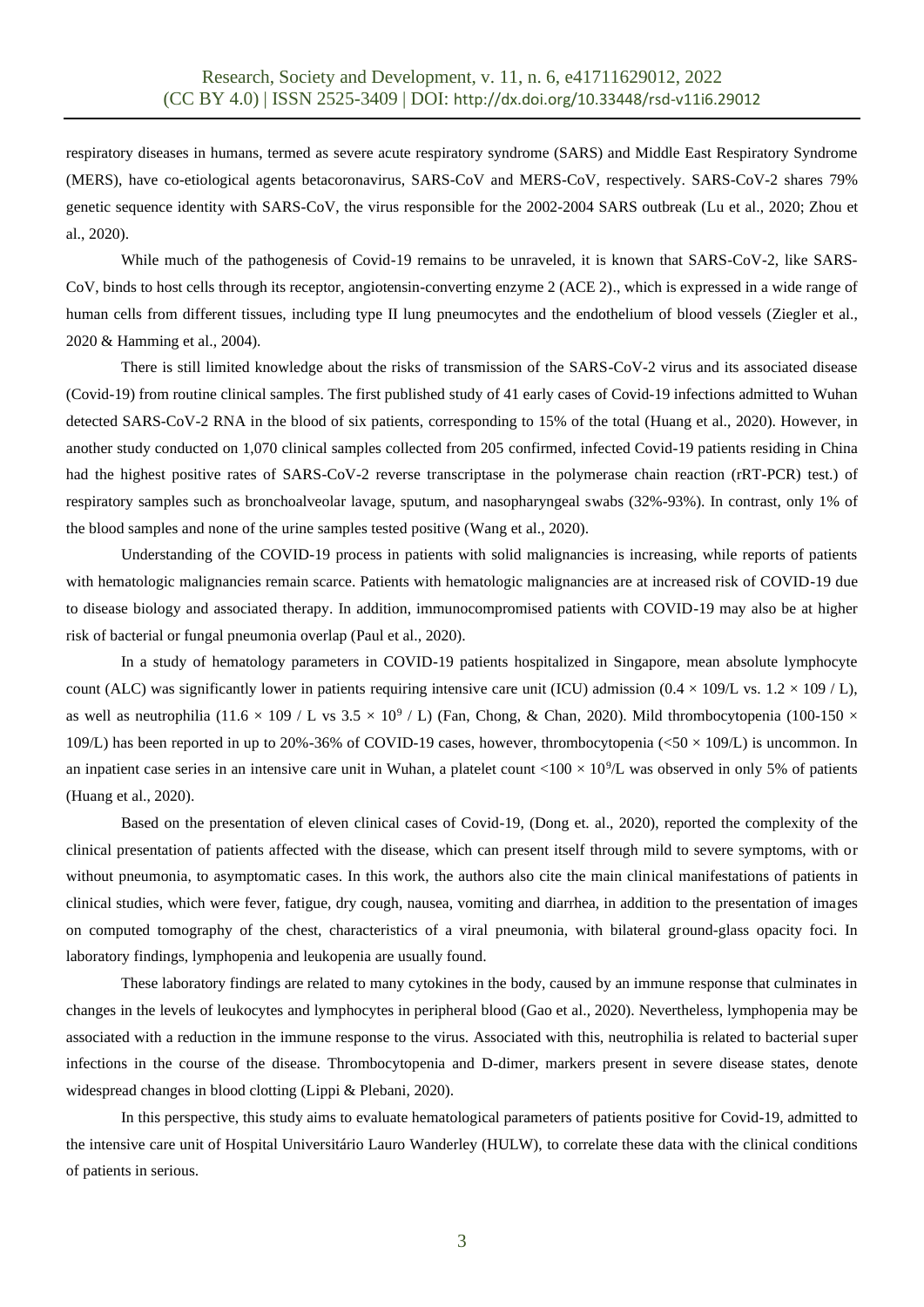# **2. Methodology**

#### **Data source**

This is an observational retrospective cross-sectional study involving the population of João Pessoa and neighboring cities attended at the COVID Intensive Care Unit (ICU-COVID) and COVID Infectious Parasitic Diseases Unit (IDP-COVID) at the University Hospital Lauro Wanderley (HULW). The study was conducted as previously described by Aragão Neto *et al*. (2021). Data collection took place from March 2020 to August 2020, when the pandemic began in Brazil. Data collection was carried out through the i9LIS information system, which is a laboratory management software. i9LIS can control, in an automated way, the flow of information about the exam. Thus, such information was used to obtain the hematological parameters of interest to be analyzed, such as: leukocytes, neutrophils, lymphocytes, monocytes, platelets, hemoglobin, prothrombin time, activated partial thromboplastin time. The information collected referred to the period from March 2020 to August 2020, marked by the beginning of the pandemic in Brazil. The data obtained were formatted in tables and organized in a database using the program Microsoft Office Excel® version 2010. The study was carried out in accordance with the requirements of the Research Ethics Committee (CEP) of the HULW (CAAE 46718921.4.0000.5183).

#### **Laboratory tests**

| <b>Test</b>                                     | Sample type                  |  |
|-------------------------------------------------|------------------------------|--|
| Whole blood count                               | Whole blood in EDTA          |  |
| Peripheral blood film                           |                              |  |
| Coagulation assays                              |                              |  |
| Prothrombin time (PT)                           | Whole blood with 3.2% sodium |  |
| Activated partial thromboplastin time<br>(APTT) | citrate                      |  |
| International normalized ratio (INR)            |                              |  |

**Table 1.** List of hematology and coagulation tests used in this data analysis.

Source: Authors.

#### **Statistical analysis**

Continuous variables were expressed as median (IQR) and compared with the t-test or Mann-Whitney test; categorical variables were expressed as number  $\frac{9}{9}$  and compared by the  $\chi^2$  test or Fisher's exact test among patients who received care in the ICU and IDI (infectious diseases infirmary). Results were considered significant when the p value was less than or equal to 0.05. Statistical analyzes were performed using GraphPad Prism Software, version 6.01.

# **3. Results and Discussion**

We retrospectively analyzed 152 hematological exams that were requested to the Clinical Analysis Laboratory of the Hospital Universitário Lauro Wanderley from March 2020 to August 2020. First, the epidemiological data were collected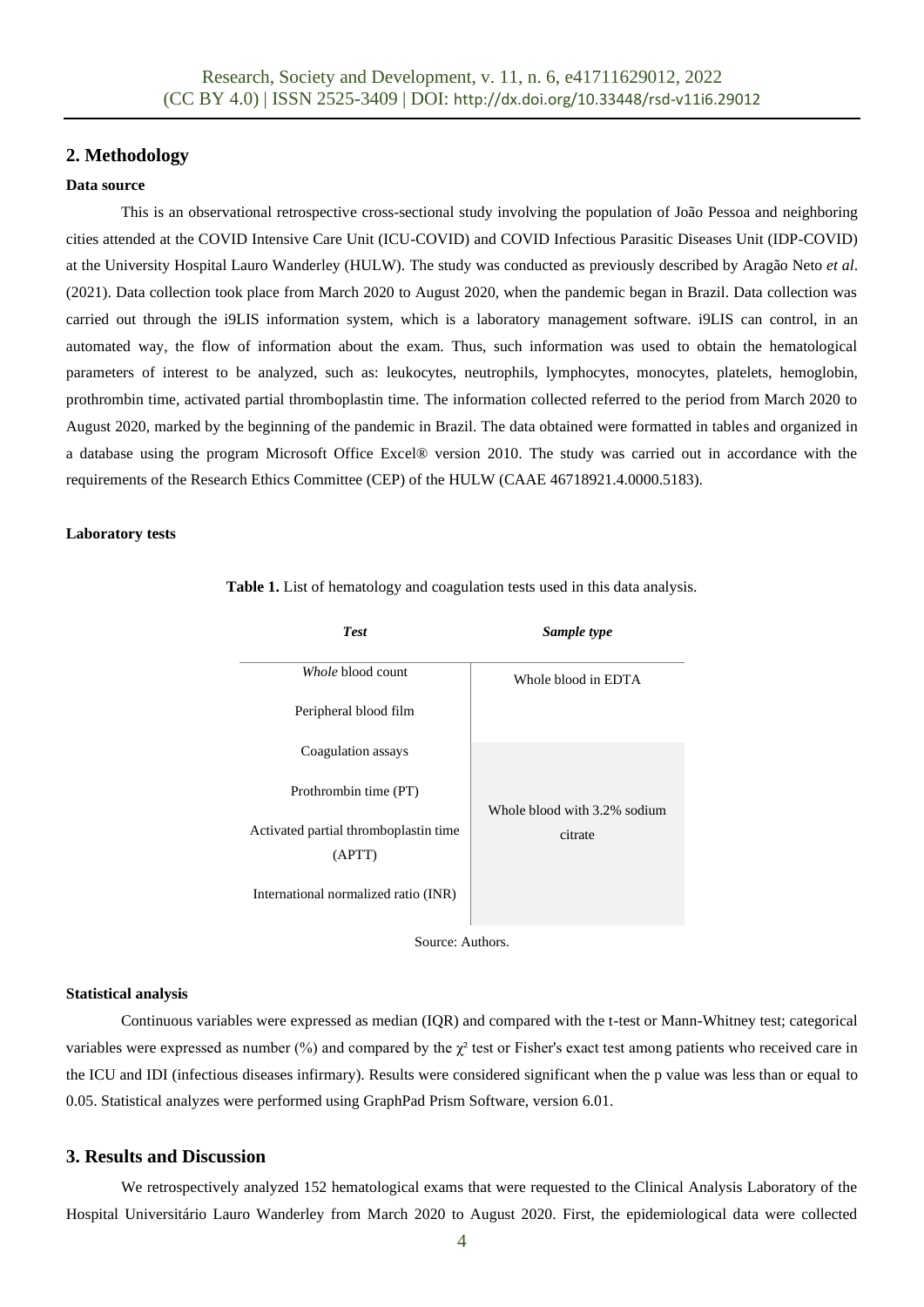based on the requests for the aforementioned exams. above where it was observed that of the 152 requests, 88 (58%) were male and 64 (42%) were female. The average in relation to age group was 61.5, observing a higher incidence for patients aged 60 years (Table 2).

| <b>Characteristics</b> | All patients $(n=152)$ | $ICU$ (n=121) | Infirmary $(n=31)$ | P value |  |
|------------------------|------------------------|---------------|--------------------|---------|--|
| Age, in years          | $61.5(45-71)$          | $67(46-73)$   | 47 (40-57)         | 0.0002  |  |
| Gender                 |                        |               |                    |         |  |
| Male                   | 88 (58%)               | 67 (55%)      | 21 (68%)           | 0.2294  |  |
| Female                 | 64 (42%)               | 54 (45%)      | 10(32%)            |         |  |

**Table 2.** Demographic data of patients infected with SARS-CoV2.

Data are median (IQR), n  $(\%)$  or n/N  $(\%)$ , where N is the total number of patients with available data. P values are expressed by comparing patients who depend on intensive care unit (ICU) and ward care (no ICU care), using the  $\chi$ 2 test, Fisher's exact test, t test, or Mann-Whitney test. Source: Authors.

By correlating the data obtained from inpatients in the ICU-COVID and IDP-COVID, it can be seen that males were the most affected by COVID-19 (Table 2), with older patients developing the most severe clinical form. of the virus requiring greater care (Figure 1).

**Figure 1.** Analysis of demographic data in relation to incidences between the COVID Intensive Care Unit (ICU-COVID) and the COVID Infectious Parasitic Disease Unit (IDP-COVID).





Through Table 2, it is possible to identify those children and adolescent with COVID-19 infections have less severe symptoms compared to adults, which may justify the lower number of hospitalizations in the COVID-ICU, reported in this data collection of only 2 cases (age group 0 to 18 years). It corroborates the literature, which recognizes that children with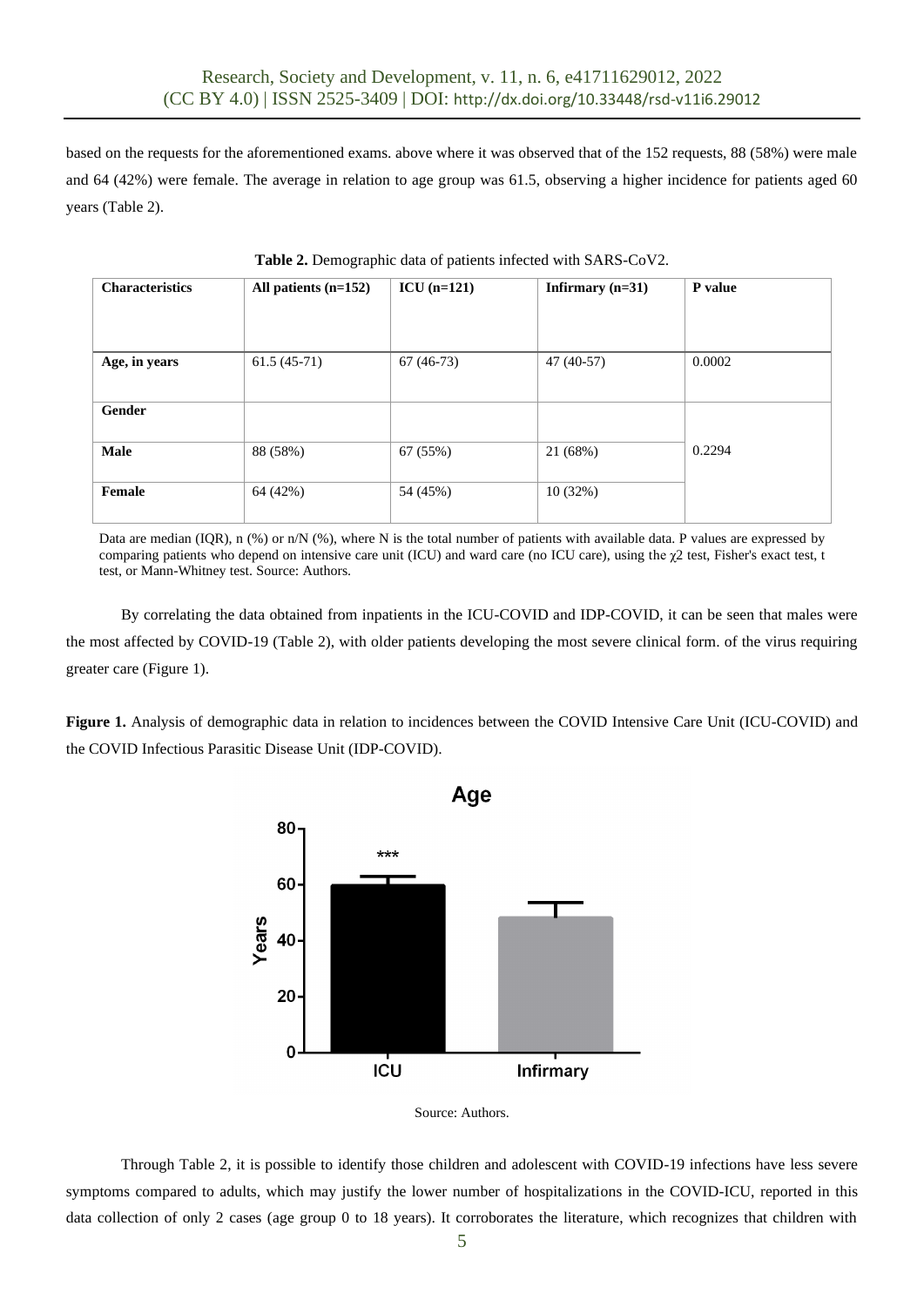COVID-19 infections have less severe symptoms compared to adults and that some confirmed cases were asymptomatic (Lam et al., 2020).

In the analysis of the hematological parameters, what can be observed is that 50.4% of the patients in the COVID-ICU had leukocytosis and the greatest variations in relation to the total leukocyte count were from the patients of the ward, presenting respectively 25.8%, leukocytosis and 9.7% leukopenia (Table 3) (Figure 2). According to the literature, leukocyte elevations are related to the prediction of poor outcomes in patients with covid-19, that is, leukocytosis associated with severe infection by this virus (Yamada et al., 2020).

| <b>Characteristics</b>                         | All patients $(n=152)$ | $ICU$ (n=121)       | Infirmary (n=31)    | P value    |
|------------------------------------------------|------------------------|---------------------|---------------------|------------|
| WBC count, $\times$ 10 <sup>9</sup> per L      | $10.4(8.0-14.9)$       | $11.0(8.7-16.2)$    | $8.2(5.8-11.2)$     | 0.0001     |
|                                                |                        |                     |                     |            |
| $\leq$ 4                                       | 3/152(2%)              | $0/121(0\%)$        | 3/31(9.7%)          | 0.0003     |
| $4 - 11$                                       | 80/152 (53%)           | 60/121 (49.6%)      | 20/31 (64.5%)       |            |
| >11                                            | 69/152 (45%)           | 61/121 (50.4%)      | 8/31 (25.8%)        |            |
| Band count, %                                  | $2(0.0-5.0)$           | $2(0.0-6.0)$        | $0(0.0-2.0)$        | 0.0010     |
| <b>Segmented</b><br>neutrophil                 | 79.0 (70.0-85.0)       | 80.0 (76.0-86.0)    | 69.0 (59.0-77.0)    | < 0.0001   |
| count, %                                       |                        |                     |                     |            |
| Metamyelocyte count, %                         | $0.0(0.0-1.0)$         | $2.0(0.0-6.0)$      | $0.0(0.0-2.0)$      | 0.0010     |
| Lymphocyte count, %                            | $10.0(7.0-16.0)$       | $9.0(6.0-14.0)$     | 18.0 (14.0-27.0)    | $< 0.0001$ |
| $<$ 20                                         | 126/152 (84.2%)        | 110/121 (90.9%)     | 18/31 (58.1%)       | < 0.0001   |
| $20 - 50$                                      | 23/152 (15.1%)         | 10/121 (8.3%)       | 13/31 (41.9%)       |            |
| $>50$                                          | $1/152(0.7\%)$         | $1/121(0.8\%)$      | $0/31(0\%)$         |            |
| <b>Atypical</b><br>lymphocyte                  | $0.0(0.0-0.5)$         | $0.0(0.0-2.0)$      | $0.0(0.0-0.0)$      | 0.0064     |
| count, %                                       |                        |                     |                     |            |
| Monocyte count, %                              | $6.0(4.0-8.0)$         | $5.0(4.0-7.0)$      | $8.0(6.0-9.0)$      | 0.0005     |
| Red blood cell count, $\times 10^9$            | 3.78 (2.96-4.38)       | $3.65(2.89-4.26)$   | $4.37(3.56 - 4.77)$ | 0.0039     |
| per L                                          |                        |                     |                     |            |
| Hemoglobin, g/L                                | $11.0(9.0-13.0)$       | $10.9(6.7-12.6)$    | $13.0(10.3-13.5)$   | 0.0043     |
| RDW, %                                         | $13.9(12.8-15.3)$      | $14.6(13.5-15.8)$   | $13.2(12.5-14.6)$   | 0.0020     |
| Hematocrit, %                                  | 33.2 (26.7-38.1)       | 32.6 (25.5-37.5)    | 36.7 (29.4-40.3)    | 0.0127     |
| Platelet count, $\times$ 10 <sup>9</sup> per L | 216.5 (146.6-316.6)    | 208.0 (144.5-265.5) | 314.0 (181.0-472.0) | 0.0043     |
| < 140                                          | 33/152 (22%)           | 28/121 (23%)        | 5/31(16%)           | 0.4724     |
| $\geq 140$                                     | 119/152 (78%)          | 93/121 (77%)        | 26/31 (84%)         |            |
| Prothrombin time, s                            | 13.9 (13.0-15.9)       | $16.2(15.2-17.8)$   | $13.5(13.0-14.6)$   | < 0.0001   |
| <b>Activated</b><br>partial                    | 33.4 (29.5-39.4)       | 39.2 (32.4-49.8)    | $13.5(13.0-14.6)$   | < 0.0001   |
| thromboplastin time, s                         |                        |                     |                     |            |
| <b>INR</b>                                     | $1.09(1.0-1.29)$       | $1.11(1.0-1.3)$     | $1.05(1.0-1.15)$    | Ns         |

**Table 3.** Laboratory findings of patients infected with SARS-CoV2 during hospital stay.

Data are median (IQR) or n/N (%), where N is the total number of patients with available data. P values are expressed by comparing patients who depend on intensive care unit (ICU) and ward care (no ICU care), using the  $\chi$ 2 test, Fisher's exact test, t test, or Mann-Whitney test. Source: Authors.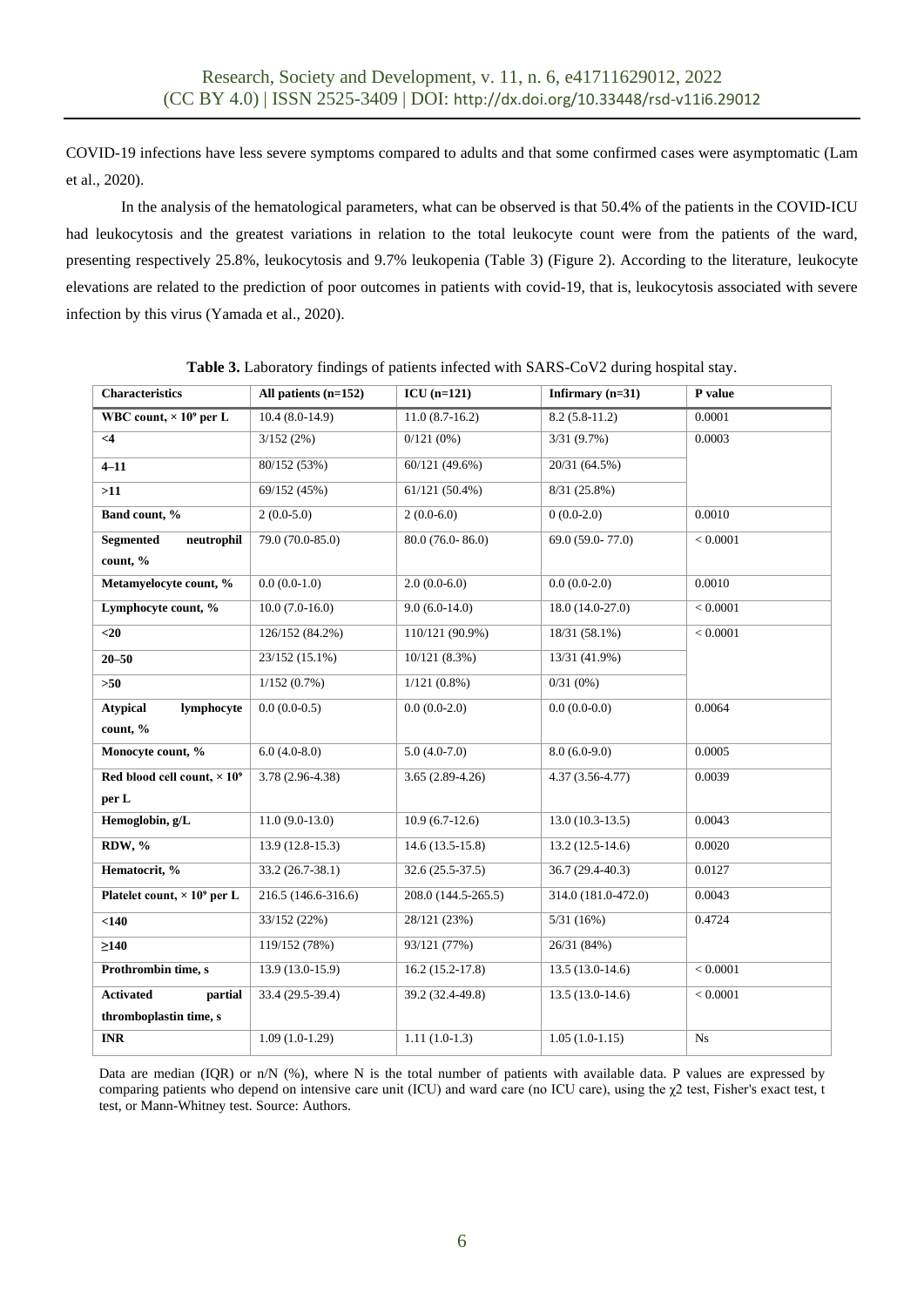**Figure 2.** Analysis of the total leukocyte count compared between the COVID Intensive Care Unit (ICU-COVID) and the COVID Infectious Parasitic Disease Unit (IDP-COVID).



Leukocytes

As shown in Table 3, a prominent finding in most critically ill patients admitted to the COVID-ICU was lymphopenia 90.9%, whereas in the IDP-COVID patients 58.1% had lymphopenia, which may reflect the dominance of neutrophilia80% ICU-COVID and 69% IDP-COVID (Figure 3). This abnormality agrees with published studies, as lymphopenia occurs in 35%-83%, as does neutrophilia. Another study revealed a similar pattern with more severe cases with higher neutrophils (4.3  $\times$ 109/L vs 3.2 × 109 /L; P < 0.001), lower lymphocyte counts (0.8 vs  $1.0 \times 10^{9}$ /L; P < 0.001), higher ratio of neutrophils to lymphocytes (5.5 vs 3.2;  $P < 0.001$ ), as well as lower percentages of monocytes, eosinophils, and basophils (Agbuduwe e Basu, 2020).

**Figure 3.** Analysis of lymphocyte counts in comparison between the COVID Intensive Care Unit (ICU-COVID) and the COVID Infectious Parasitic Diseases Unit (IDP-COVID).



Source: Authors.

Source: Authors.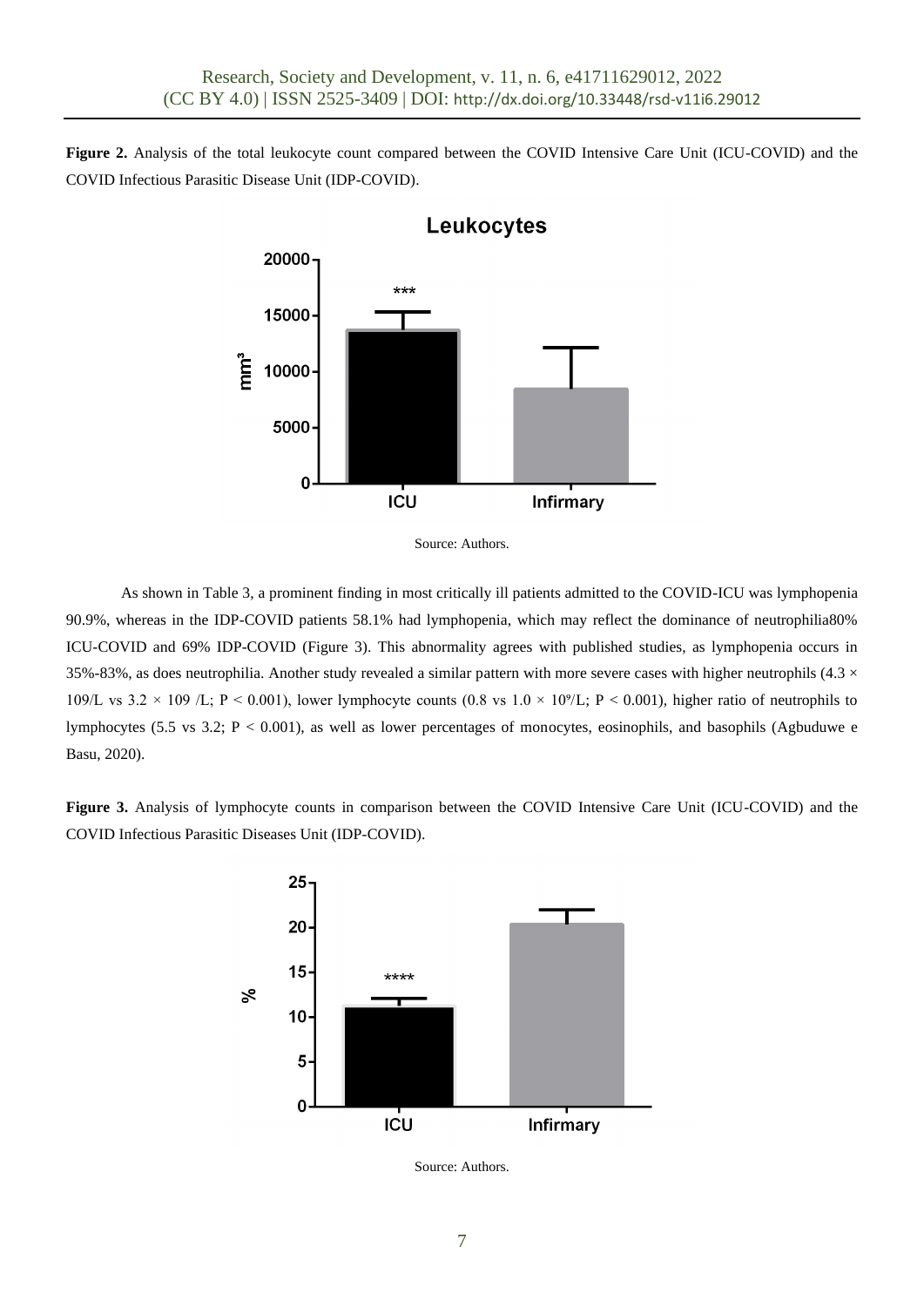When analyzing the coagulation screening tests Prothrombin Time (PT) and Activated Partial Thromboplastin Time (APTT), an increase in these values can be observed in patients from the COVID Intensive Care Unit (ICU-COVID), with an average of 16, 2%, which is not observed in less severe patients in the ward, average 13.5% (table 3). Studies already report that some patients with COVID-19 have increased prothrombin time (PT) along with prolonged activated partial thromboplastin time (APTT). Adding to these abnormalities, elevated D-dimers further support the occurrence of coagulopathy and is an important indicator of disease progression (Pourbagheri-Sigaroodi et al., 2020).

In the data presented in Table 1, it is noted that thrombocytopenia is present in 23% of patients hospitalized in the COVID-ICU and 16% in the IDP-COVID, corroborating findings in the literature, in which a small part of the reported cases with COVID-19 had mild to severe thrombocytopenia (Agbuduwe & Basu, 2020). Several comorbidities may be associated, mainly with thromboembolic phenomena, contributing to thrombocytopenia (Monteiro et al., 2021).

When analyzing the hematimetric indices, it was observed that 77.8% of the women and 70.1% of the men of the ICU-COVID presented anemia, when correlating these findings with the patients of the IDP-COVID, the predominance of anemia was only in women (70%) (Table 4). Recent data show that patients with COVID-19 tend to have decreased levels of hemoglobin, indicating the presence of anemia, and pathologically increased levels of ferritin. Anemia may be the result of iron-restricted erythropoiesis due to changes in iron metabolism. Increased ferritin levels may be indicative of a strong inflammatory reaction in COVID-19 or related to viral entry into the human body and its impact on iron metabolism (Taneri et al., 2020).

| Hemoglobin, g/L | $ICU$ (n=121)   | Infirmary $(n=31)$ | P value |
|-----------------|-----------------|--------------------|---------|
|                 |                 |                    |         |
| Men             |                 |                    |         |
| <13             | $47/67(70.1\%)$ | $7/21$ (33.3%)     | 0.0042  |
| $\geq$ 13       | 20/67 (29.9%)   | 14/21 (66.7%)      |         |
| Women           |                 |                    |         |
| < 11.5          | 42/54 (77.8%)   | 7/10(70%)          | 0.6874  |
| $\geq 11.5$     | 12/54 (22.2%)   | $3/10(30\%)$       |         |

**Table 4.** Laboratory findings of patients infected with SARS-CoV2 during hospital stay.

Data are median (IQR) or n/N (%), where N is the total number of patients with available data. P values are expressed by comparing patients who depend on intensive care unit (ICU) and ward care (no ICU care), using the χ2 test or Fisher's exact test. Source: Authors.

# **4. Conclusion**

Given the exposure, it was concluded that two of the 152 patients analyzed in this study, 58% were of the male gender and the average age in relation to their physical age was 61.5 years, being possible to identify that the children and adolescents present less severe symptoms, evidenced by minor admissions number. Not a patient with COVID-19, or leukogram is highly variable, leukopenia, leukocytes, as well as results within two reference values may occur, depending, therefore, on the phase of the pathology. This variation may be associated with the adaptation of the bone marrow to infection and normalization of cell production, as well as with the inflammatory stimulus of pain. Neutrophilia and lymphopenia observed in no study, is a striking feature in COVID-19, both associated with prognosis and severity of infection.

In the coagulopathies observed, two parameters of the coagulogram were elongated and events of a thrombolytic nature were more frequent. This clinical condition is associated with inflammation because inflammatory cytokines generate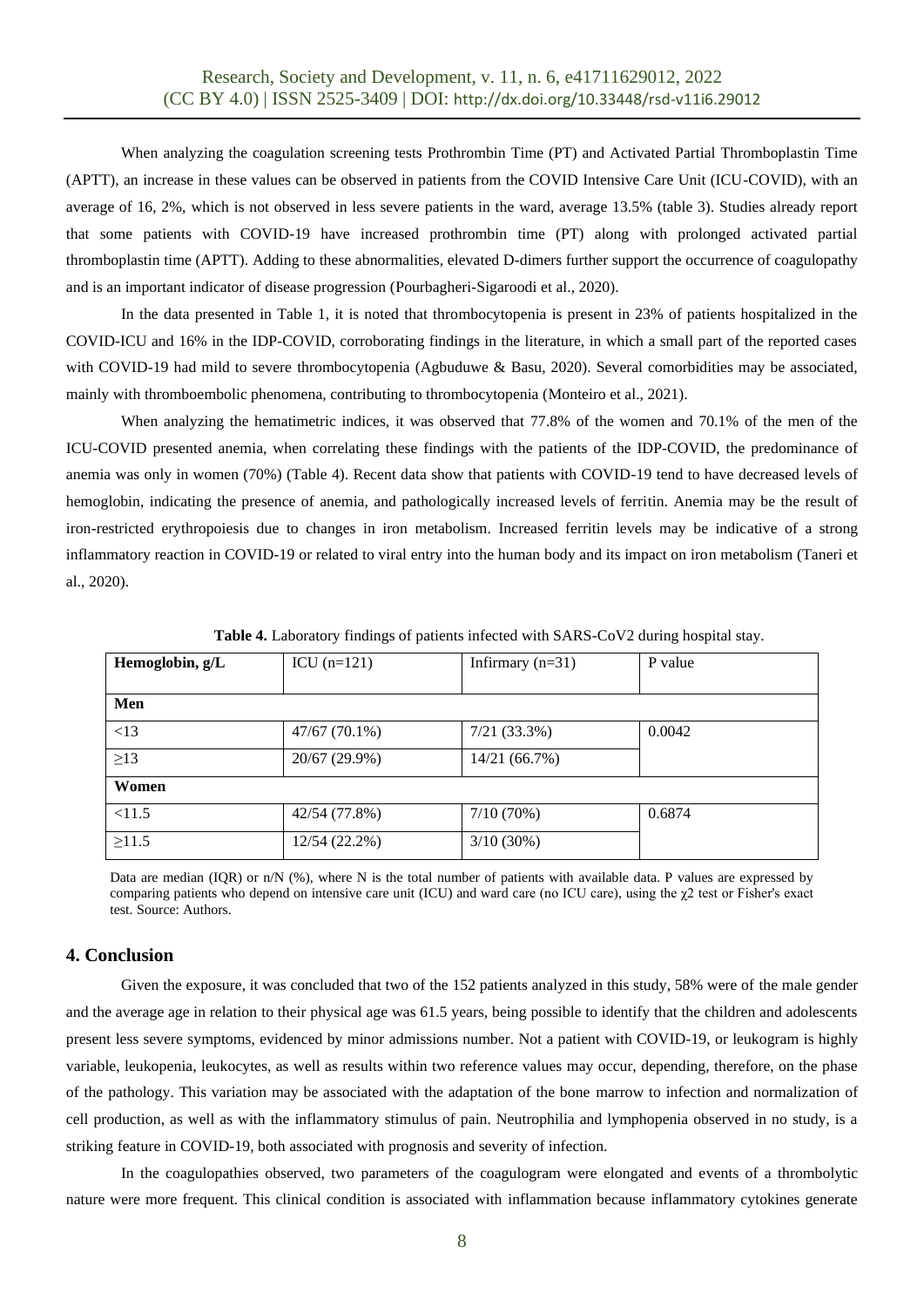abnormal responses to clot formation and platelet hyperactivation.

Likewise, future studies can be carried out, using other parameters such as the hemoglobin content of two reticulocytes, fraction of immature platelets, or D-dimer and fibrinogen, with the objective of evaluating the clinical evolution of the patient in relation to the pathology gravity.

#### **Acknowledgments**

We would like to thank the Lauro Wanderley Hospital and the Clinical Analysis Laboratory Unit for their contribution in providing data for this study.

### **References**

Agbuduwe, C., Basu, S. Haematological manifestations COVID-19: Fromcytopenia of to coagulopathy. European Journal of Haematology. 2020 Nov;105(5):540-546. DOI: 10.1111/ejh.13491. PMID: 32663356; PMCID: PMC7404736.

Aragão Neto, H. de C., Costa, C. M., Pita, J. C. L. R., Castro, R. D. de, Vasconcelos, I. R. A., & Benedito, R. B. (2021). Epidemiological and laboratory profile of patients confirmed with Covid-19 and admitted to a reference hospital. Research, Society and Development, 10(15), e421101523067. https://doi.org/10.33448/rsd-v10i15.23067

Dong, X., Cao Y., Lu X., Zhang J., Du, H., Yan,Y., &Akdis, C.A. Eleven faces of coronavirus disease 2019. Allergy, v. 75, n. 7, pp. 1699–1709, 2020.

Fan, B. E., Chong, V. C. L., & Chan, S. S. W. Hematologic parameters in patients with COVID-19 infection. Am J Hematol. v. 95, n. 6, pp. 131–134, 2020.

Gao, Y., Li T., Han, M.,Li, X., Wu, D., Xu, Y., Zhu, Y., Liu, Y., Wang, X. & Wang, L.Diagnostic utility of clinical laboratory data determinations for patients with the severe COVID-19. J Med Virol, v. 92, n. 7, pp. 791–796, 2020.

Gorbalenya, A.E., Baker, S.C., Baric, R.S., Groot, R.J., Drosten, C., Gulyaeva, A.A., Haagmans, B.L., Lauber, C., Leontovich, A.M., Neuman, B.W., Penzar, D., Perlman, S., Poon, L.L.M., Samborskiy, D.V., Sidorov, I.A., Sola, I.,& John Ziebuhr, J. The species severe acute respiratory syndrome-related coronavirus: classifying 2019-nCoV and naming it SARS-CoV-2Nature Microbiology. Nature, v. 5, n. 4, pp. 536-544, 2020.

Hamming, I., Goor, H.V., Turner, A.J., Rushworth, C.A., Michaud, A.A., Corvol, P., &Navis, G.et al. Tissue distribution of ACE2 protein, the functional receptor for SARS coronavirus: A first step in understanding SARS pathogenesis. J Pathol. v. 203, pp. 631-637, 2004

Huang, C., Wang, Y., Li, X., Ren, L., Zhao, J., Hu, Y., Zhang, L., Fan, G., Xu, J., Gu, X., Cheng, Z., Yu, T., Xia, J., Wei, Y., Wu, W., Xie, X., Yin, W., Li, H., Liu, M., Xiao, Y., Gao, H., Guo, L., Xie, J., Wang, G., Jiang, R., Gao, Z., Jin, Q., Wang, J.,& Cao, B.Clinical features of patients infected with 2019 novel coronavirus in Wuhan, China. The Lancet. v. 395, pp. 497-506, 2020.

Johns Hopkins University & Medicine: Coronavirus resource center.Covid-19. <https://coronavirus.jhu.edu/map.html>. Acessado em: 25 de abril de 2020.

Lam, J.C.M., Moshi,G.B., Ang, S.H., Cheu, H.M., Ng, Q.H., Madjukie,A.,&Logeswary, M. Management of COVID-19-related paediatric blood samples in a clinical haematology laboratory. Br J Haematol. 2020 Jun; 189(5):848-85. doi: 10.1111/bjh.16721. E pub 2020 May 9. PMID: 32297317; PMCID: PMC7262170.

Lippi, G., &Olebani, M. The critical role of laboratory medicine during coronavirus disease 2019 (COVID-19) and other viral outbreaks.ClinChem Lab Med,v. 50, n. 7, pp. 1063-1069, 2020.

Lu, H., Stratton, C. W., & Tang, Y. W. Outbreak of pneumonia of unknown etiology in Wuhan, China: The mystery and the miracle. J Med Virol, v. 92, n. 4, pp. 401-402, 2020.

Lu, R., Zhao, X., & Li, J. Genomic characterization, and epidemiology of 2019 novel coronavirus: implications for virus origins and receptor binding. Lancet. v. 395, p. 565-574, 2020.

Monteiro, J. C. M. S., Guimarães,H. O., Oliveira,B.P.de, Cordeiro,H. P., Cordeiro,F. de N. C. dos S., Araújo F. C.,&Mendonça,L. T. Desordens hematológicas autoimunes e infecção pelo SARS-CoV-2: revisão de literatura. Revista Eletrônica Acervo Saúde, 13(11), e9110. https://doi.org/10.25248/reas.e9110.2021.

Paul, S., Rausch, C. R., Jain, N., Kadia, T., Ravandi, F., Dinardo, C. D., Welch, M. A., Dabaja, B. S., Daver, N., Garcia-Manero, G., Wierda, W., Pemmaraju, N., Montalban Bravo, G., Thompson, P., Verstovsek, S., Konopleva, M., Kantarjian, H., &Jabbour, E.TreatingLeukemia in the time of COVID-19. Acta Haematologicav. 11, pp. 1-13, 2020.

Pourbagheri-Sigaroodi, A., Bashash, D., Fateh, F.,&Abolghasemi, H. Laboratory findings in COVID-19 diagnosis and prognosis. ClinChim Acta. 2020 Nov; 510:475-482. doi: 10.1016/j.cca.2020.08.019. Epub 2020 Aug 14. PMID: 32798514; PMCID: PMC7426219.

Relatórios de situação de doença por coronavírus (COVID-19). <https://www.who.int/emergencies/diseases/novel-coronavirus-2019/situation-reports>. Acessado em: 3 set. 2020.

Taneri, P.E., Gómez-Ochoa, S.A., Llanaj, E., Raguindin, P.F., Rojas, L.Z., Roa-Díaz, Z.M., Salvador, D. Jr., Groothof, D., Minder, B., Kopp-Heim, D., Hautz W.E.,Eisenga, M.F., Franco, O.H., Glisic, M.,&Muka, T. Anemia andironmetabolism in COVID-19: a systematicreviewand meta-analysis. Eur J Epidemiol. 2020 Aug;35(8):763-773. doi: 10.1007/s10654-020-00678-5. Epub 2020 Aug 20. PMID: 32816244; PMCID: PMC7438401.